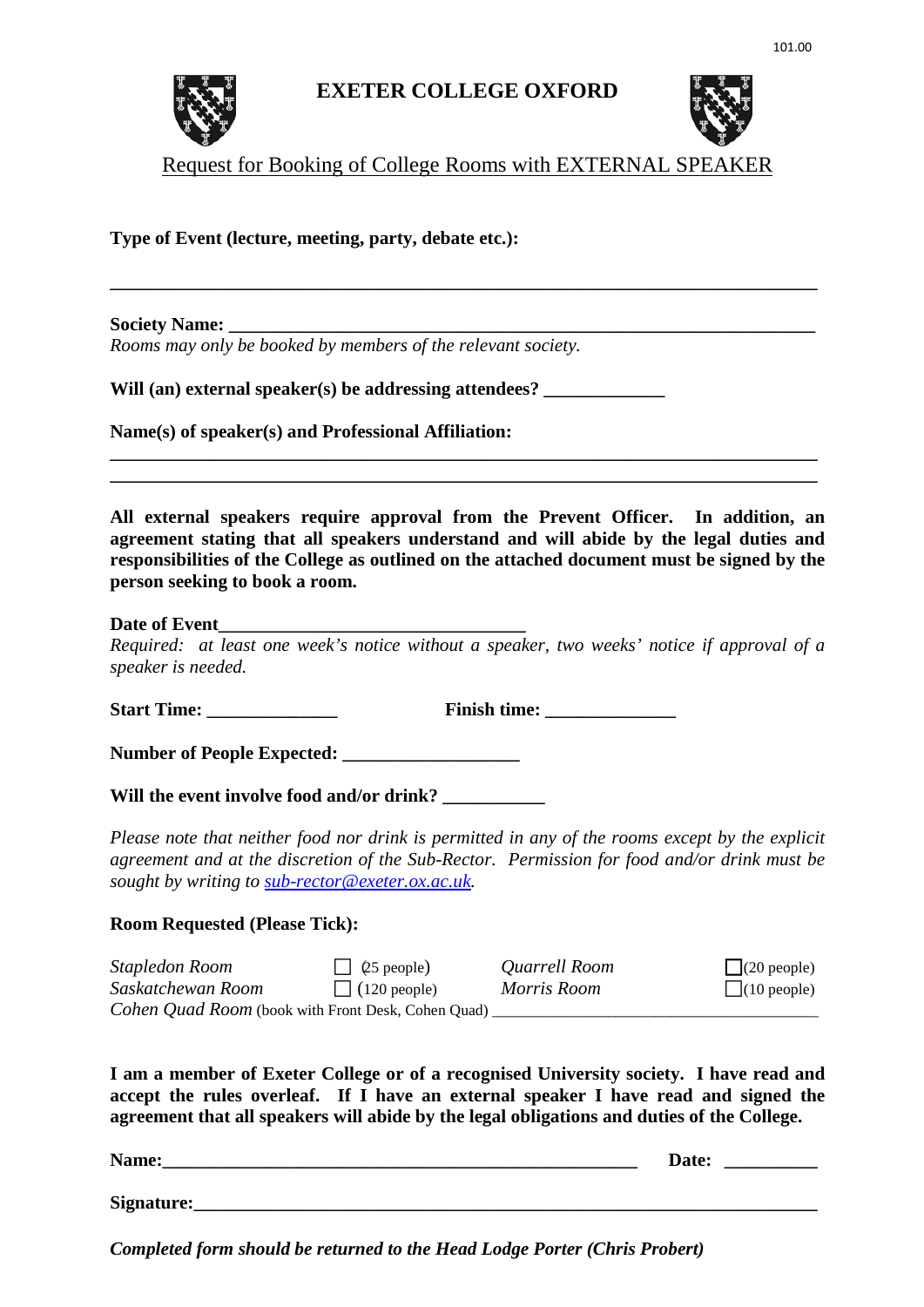## **RULES FOR USE OF ALL ROOMS**

- **Speaker/VIPs: See attached. A signed agreement is required.** In addition, the College Prevent Officer must be made aware of and agree to the attendance at an event of a visiting speaker/VIP. In addition to the legal obligations placed on the College, security arrangements may need to be in place (sometimes involving police); there may be a risk of demonstration; the Governing Body may wish to extend some form of hospitality to the visitor.
- **Smoking** is not permitted in any meeting room.
- **Food and drink** are only permitted if this has been approved at the time of booking. Please note that all food and drinks have to be purchased from the College, via the Catering Manager. **Permission for food and drink must be obtained from the Sub-Rector.**
- **Keys** to rooms are available from the lodge.
- **Attendees:** meetings are limited to members of college or University clubs or societies and their accompanying guests.
- **Debates:** Any debate whether involving internal or external speakers **MUST** be brought to the attention of the Sub Rector before the room booking is confirmed.
- **Charges and Deposit: College Members are not usually charged for booking meeting rooms. However, any non-College or University club or society bookings require a deposit of £200. This may take the form of a cheque made payable to Exeter College, and will be returned to the organiser once the room has been inspected. It is the organiser's responsibility to ensure that the room is left clean and tidy, with any furniture returned to its original position.**
- **Noise** should cease at 11.00 p.m. on weekdays, or 11.30 p.m. on Fridays and Saturdays. The organiser is liable to disciplinary action in the event of any disturbance.